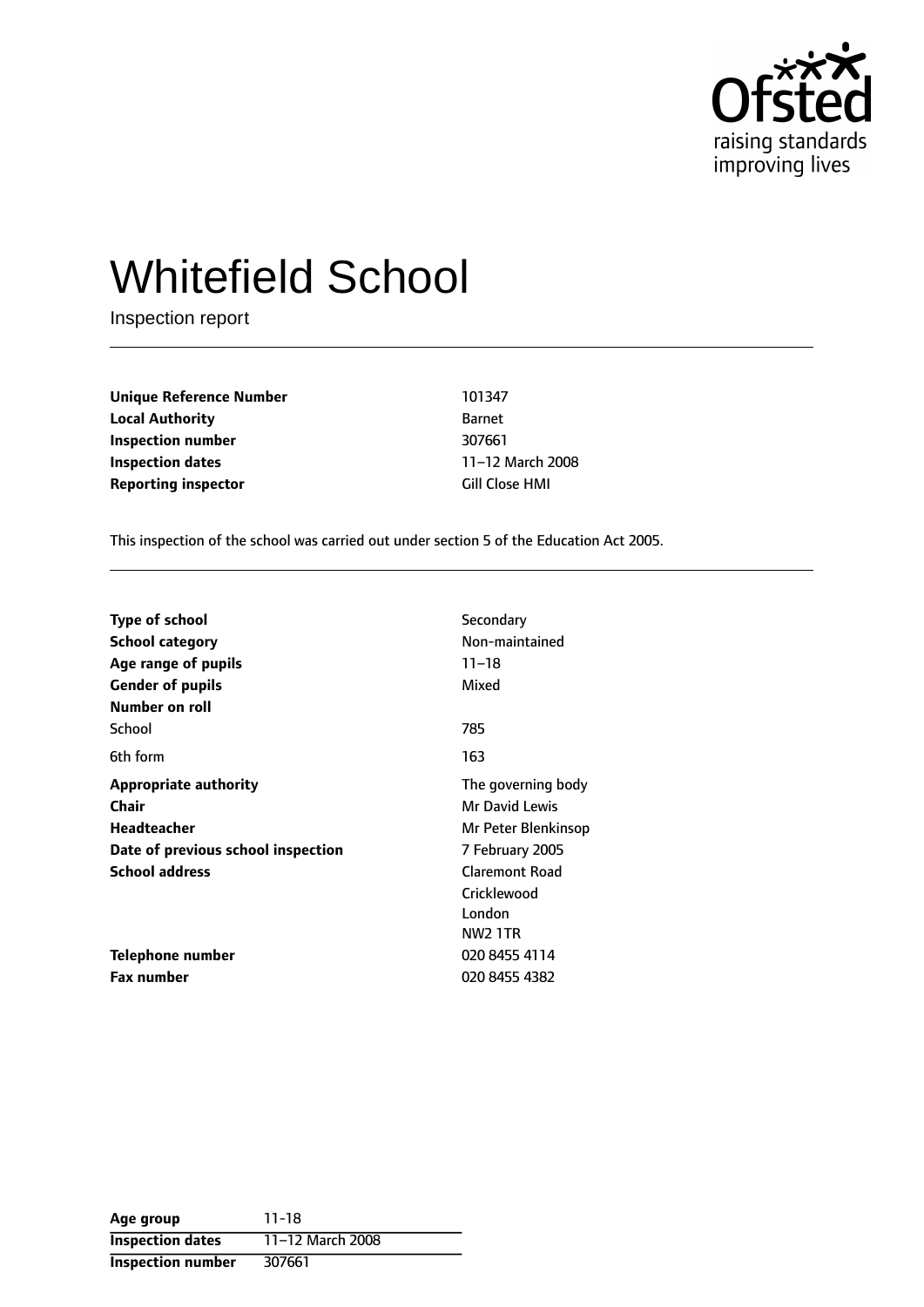.

© Crown copyright 2008

#### Website: www.ofsted.gov.uk

This document may be reproduced in whole or in part for non-commercial educational purposes, provided that the information quoted is reproduced without adaptation and the source and date of publication are stated.

Further copies of this report are obtainable from the school. Under the Education Act 2005, the school must provide a copy of this report free of charge to certain categories of people. A charge not exceeding the full cost of reproduction may be made for any other copies supplied.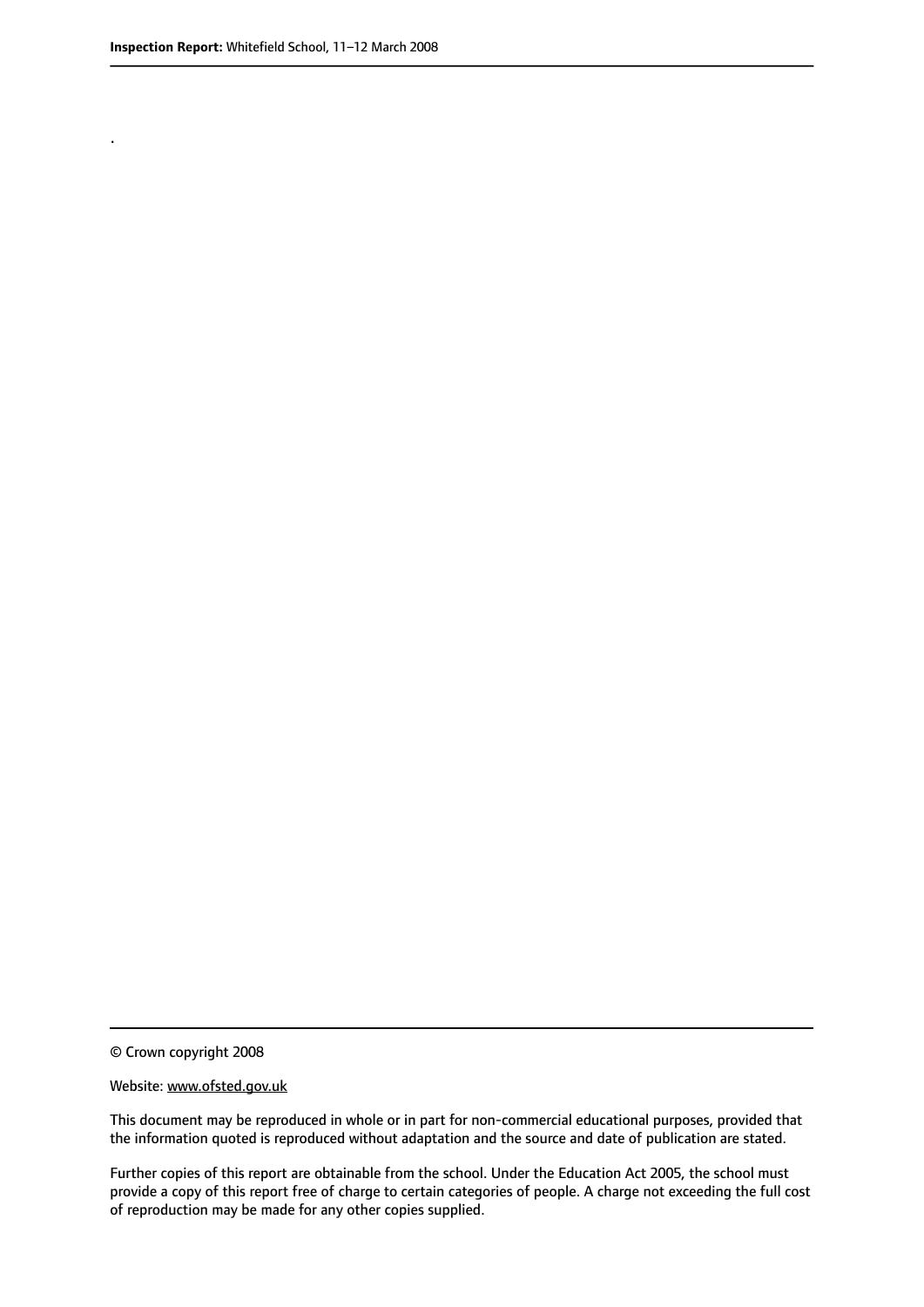# **Introduction**

The inspection was carried out by one of Her Majesty's Inspectors and three Additional Inspectors.

# **Description of the school**

Whitefield School welcomes students from a wide range of ethnic groups, the largest of which are the quarter with African heritage and the one sixth who are White British. A large number join the school after the start of Year 7 and one third of students are refugees. Two thirds of the students speak a first language other than English and a quarter of students join the school with little or no fluency in English. The proportion of students with learning difficulties or disabilities is twice the national average, although the percentage with a statement of special educational needs is broadly average. The school has designated provision for students with a physical disability and is fully accessible for wheelchairs. Many students experience difficult socio-economic or personal circumstances. The proportion of students eligible for free schools meals is three times the national average. There are more boys than girls in each year group. The school became a specialist sports college in 1999 and is a full service extended school offering a range of community services. It achieved national Healthy Schools status in 2007.

# **Key for inspection grades**

| Grade 1 | Outstanding  |
|---------|--------------|
| Grade 2 | Good         |
| Grade 3 | Satisfactory |
| Grade 4 | Inadequate   |
|         |              |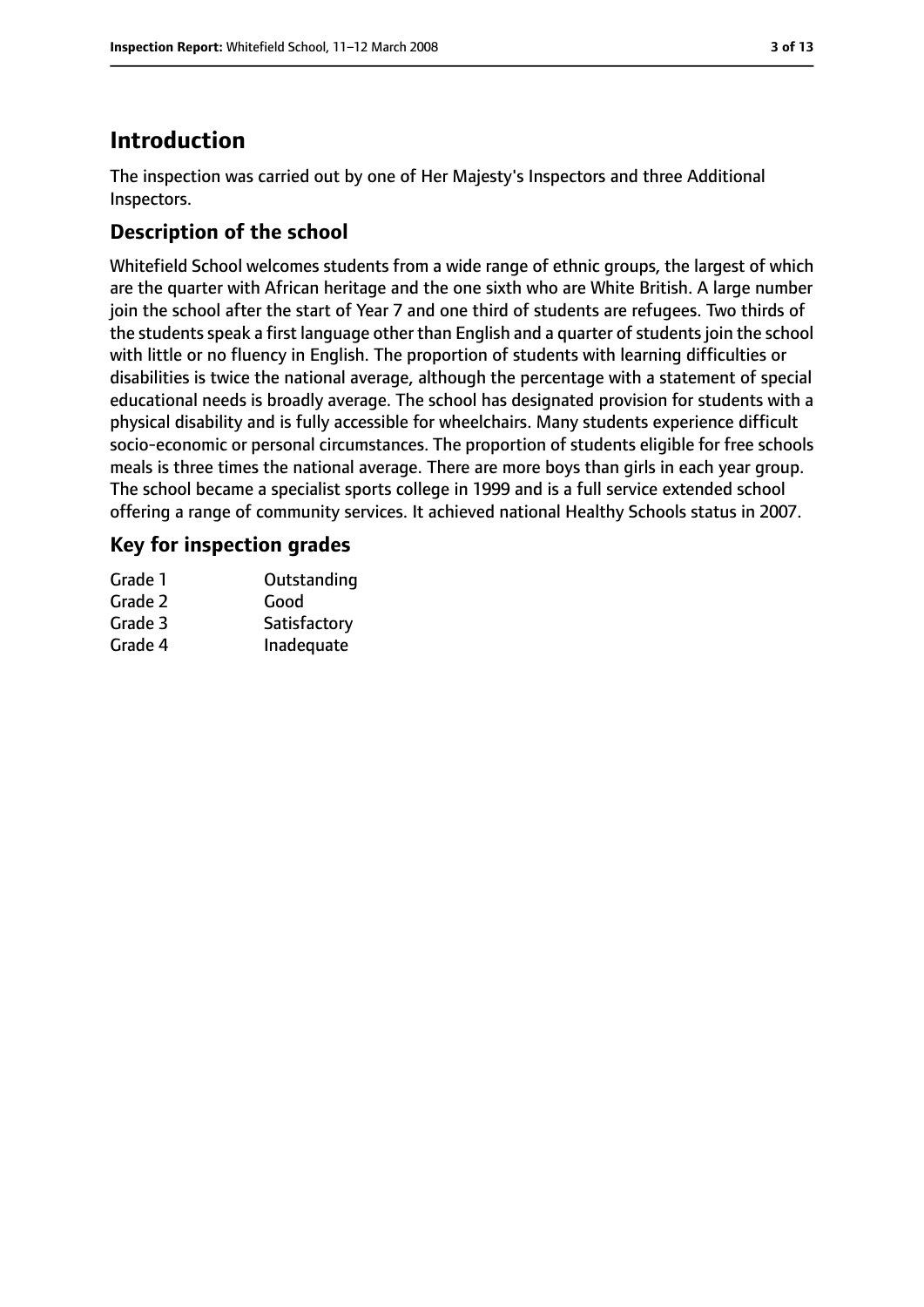# **Overall effectiveness of the school**

#### **Grade: 1**

Whitefield is an outstanding school. Leadership and management are excellent. The headteacher has led the way forward to create an exceptionally inclusive school where all students are supported to do well. The excellent care, guidance and support helps students to deal with many difficult circumstances and increase in confidence. As a result, their personal development and well-being are outstanding. They feel very safe and understand extremely well how to follow a healthy lifestyle. They make an excellent contribution to the community. The support for students with learning difficulties or disabilities gives them very good access to lessons, and students at an early stage of learning English receive excellent induction and support. Students who may be at risk are monitored closely and are very well supported. The advice, support and activities provided through the full-service extended school make a real difference to students and their families. All students are given equal access to the full range of the outstanding curriculum through substantial support in lessons and increasingly tailored courses asthey grow older. There is very high participation in the wide range of extra curricular activities, particularly the sports. The school's work to increase attendance and punctuality has been effective and it rightly aims to improve these further. Students really enjoy coming to school and get on very well with each other and their teachers.

Students join the school with standards that are well below average. They make good progress to reach standards that have recently risen substantially to broadly average. The school's efforts to raise standards to give students access to the next steps in education or employment have been successful. Nevertheless, there is room for its evaluation and planning to focus more sharply on students' progress. In some areas, such as English, students make outstanding progress. The school's data show that students are on track to make much improved progress this year in science, but in mathematics progress is improving more slowly from below average at all key stages. Teaching and learning are good, with many activities that challenge and interest students. Inspectors saw several outstanding lessons, but there are some lessons which do not meet every student's needs so well, such as in mathematics. Frequent observation of lessons and associated professional development have contributed effectively to improvement in teaching quality, although there is not an emphasis on all students' progress when evaluating lessons.

The school effectively carries out regular and accurate self-evaluations of its performance that have identified the key areas for improvement and led to well targeted actions. It has a comprehensive development plan that has good contributions from all areas of the school. It demonstrates a clear vision of what it needs to do to improve and in most cases has defined clear measures of success. There is scope for greater involvement of governors in this. The school's assessment system effectively keeps track of students' attainment against their targets in every subject each half term, and regularly informs teachers and students, although it does not speedily provide analyses of the relative progress of individuals and groups. The school's improvement since the last inspection and its systems that underpin sustained improvement provide it with outstanding capacity to improve further.

The specialist sports college status has had a major impact on the school. There is a wide range of activities within physical education (PE) and for enrichment that students eagerly take up. These help raise their self-esteem and confidence, and keep them healthy, all of which contribute well to their enjoyment and progress. Through their whole school responsibilities, PE staff have made a major contribution to driving improvements in teaching and learning, and leading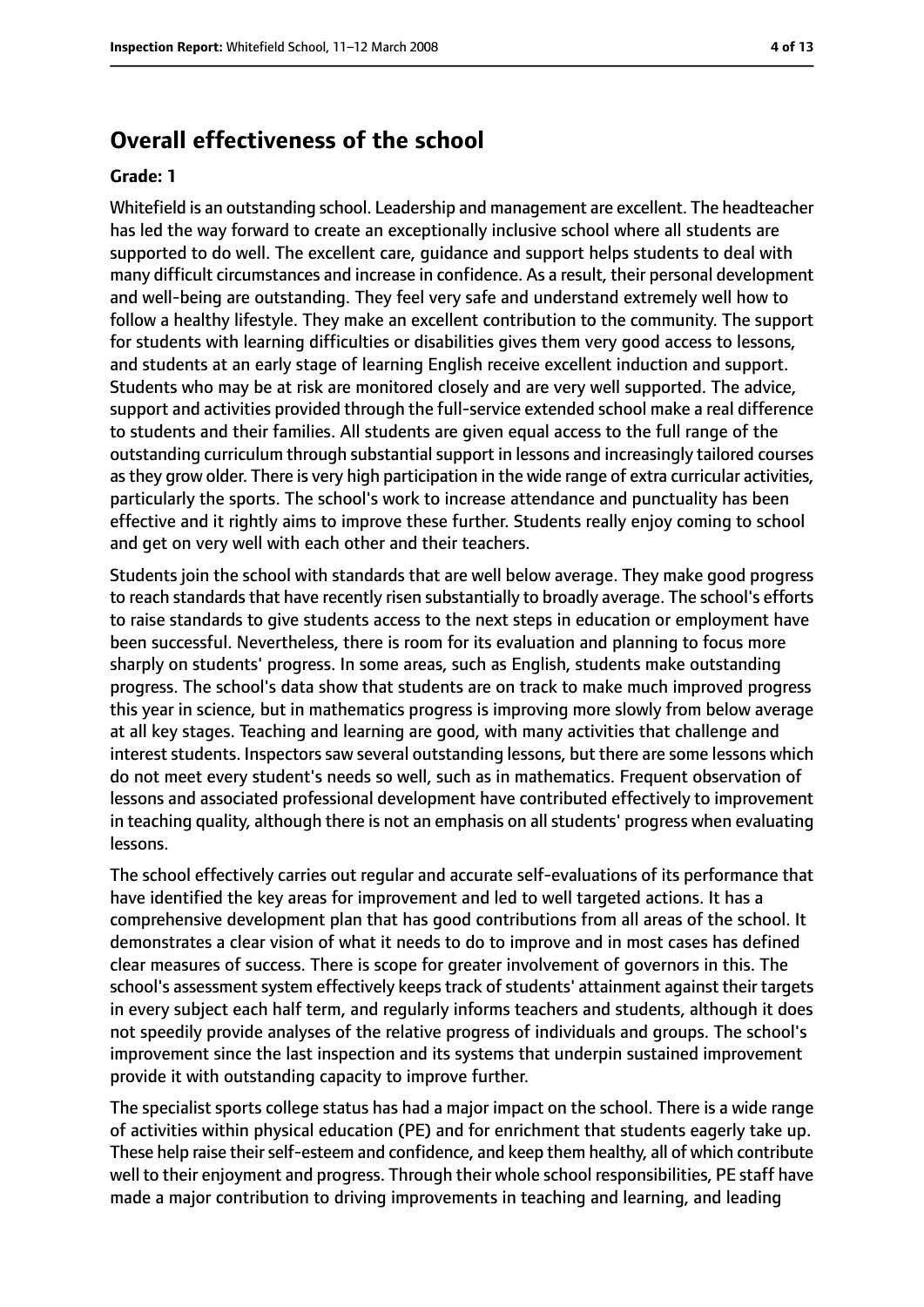continuous professional development. The PE department has good curriculum links with science which are being used as a model for promoting collaborative working across the school. Academic and community targets have been met, except for those at Key Stage 3.

# **Effectiveness of the sixth form**

#### **Grade: 2**

The sixth form provides a haven for the personal development and well-being of students, many of whom have recently arrived from overseas. It provides excellent nurture and support, raising their confidence and independence, and preparing them well for the future. Together with good teaching, this helps them to make good progress across a broad range of courses and for the vast majority to move on to further or higher education. Students' personal development and well-being are outstanding, and they contribute particularly well to the school community, such as through supporting reading, clubs and behaviour. The school customises a highly personalised curriculum to meet a diverse range of needs. It provides a wide range of subjects and courses at various levels. It has successfully increased the range at AS and A level and recognises the need to offer more lower level access courses. It enables students to take longer than normal to complete their studies, and for some this has provided a route to higher education. New courses such as BTEC in sports studies have also been introduced to improve access to higher education. Students welcome the support they receive in their applications to university. Last year, 17 students from homes with no experience of higher education entered university.

The school has recently introduced new leadership and management posts to strengthen the capacity to track students' progress and inform the head of sixth form on areas of concern. Measures have been taken to improve performance in subjects and courses where progress was weaker in 2007, and the school's own data show it is on course to be better in 2008. The school has also responded well to student concerns by improving the facilities for independent study. The school has invested considerable resources in its successful efforts to boost sixth form provision and attract more able students, while providing a vast array of support for all.

# **What the school should do to improve further**

- Raise progress and standards in mathematics throughout the school.
- Focus more on the progress of individuals and groups in tracking, evaluation, development planning and lesson observation.
- Involve governors more fully in decision-making.

# **Achievement and standards**

#### **Grade: 2**

#### **Grade for sixth form: 2**

Standards rose markedly at Key Stage 4 in 2007 and greatly exceeded the school's targets. They are broadly average. Students make outstanding progressin English from their exceptionally low starting points to reach below average standards. In mathematics, students made slow progress in recent years and standards remained exceptionally low. At Key Stage 3, standards were exceptionally low in 2007. For these students, progress was strong in English but below average in mathematics and science. The school's data for current students shows much improved progress in science and some improved progress in mathematics but not at such a fast rate. Progress overall is good with some outstanding elements, and no group underachieves.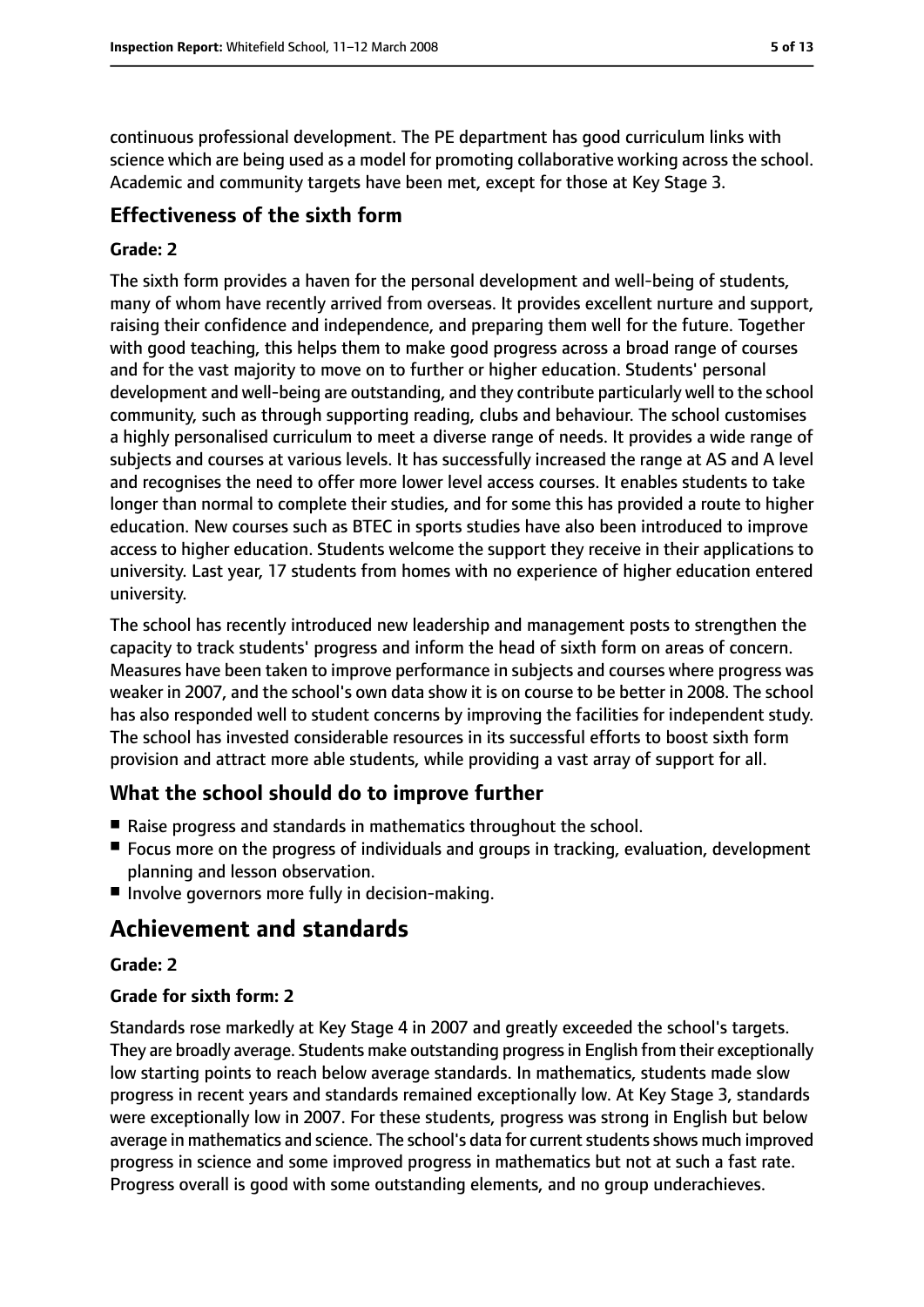The high quality support that students with learning difficulties and disabilities receive provides them with particularly good access to the lessons so they make similar progress to others. The school has put in place effective strategiesthat are raising the progress of White British students, a group that has been making less progress than others. Students with difficulties in language acquisition are monitored regularly and provided with step-by-step guidance that improves their vocabulary and understanding and enables them to make good progress.

Students enter the sixth form with attainment well below national average, and some speak little English or have little previous formal schooling. The school's data show that students are on track to reach below average standards, which are higher than in 2007. Records show improved progress during this year in subjects where students made weaker progress in 2007. From their wide range of starting points, students make good progress across a broad range of courses. The school successfully provides access to courses for extended periods to enable students to complete Level 2 accreditation, such as GCSE, then move on to Level 3 qualifications, such as A level, and gain entrance to university.

# **Personal development and well-being**

#### **Grade: 1**

#### **Grade for sixth form: 1**

Outstanding personal development and well-being are spurring students on to make greater progress in most subjects. The hugely diverse school community very much enjoys coming to school. Staff and students get on very well together. Students feel very safe. They trust their teachers and know they can approach adults in the school to help solve problems. Behaviour is good across the school and generally enables students to make progress without disruption. Race equality issues are monitored well and acted upon effectively. Regular reviews involving parents celebrate the achievement of students with learning difficulties or disabilities and successfully raise their self-esteem.

Students' spiritual, moral, social and cultural development is excellent. Students grow enormously in confidence and develop a clear sense of self. Their reflection on moral and social issues in many lessons has a positive impact on their attitude to school. The school holiday programme and personal, social and health education lessons strengthen students' moral code and help to create a harmonious community both in and out of school. Students know very well how to lead a healthy life. Their regular involvement in physical activity is further strengthened by their increasing emotional health, ably supported by counsellors and mentors. The school's vigorous efforts are leading to rises in attendance and punctuality, and the school rightly has these areas as a priority for continued improvement. Health and safety procedures are excellent, for example small groups of students have been involved in video-conferencing across Barnet, and wider afield, to share anti-bullying strategies. Students make an excellent contribution to their school community. They participate in charity work and peer support, such as through the sports leader awards. They are well known in the community, for example they organize the senior citizens' Christmas party. School council members, ably led by sixth formers, have a clear vision of how they can contribute to the development of the school and have done so very well. The school has appropriately planned for greater student involvement in decision-making. Enterprise and work-related learning, as well as regular involvement in group activities, develop well many of the skills needed for future economic well-being, although students' relatively slow progress in mathematics holds them back.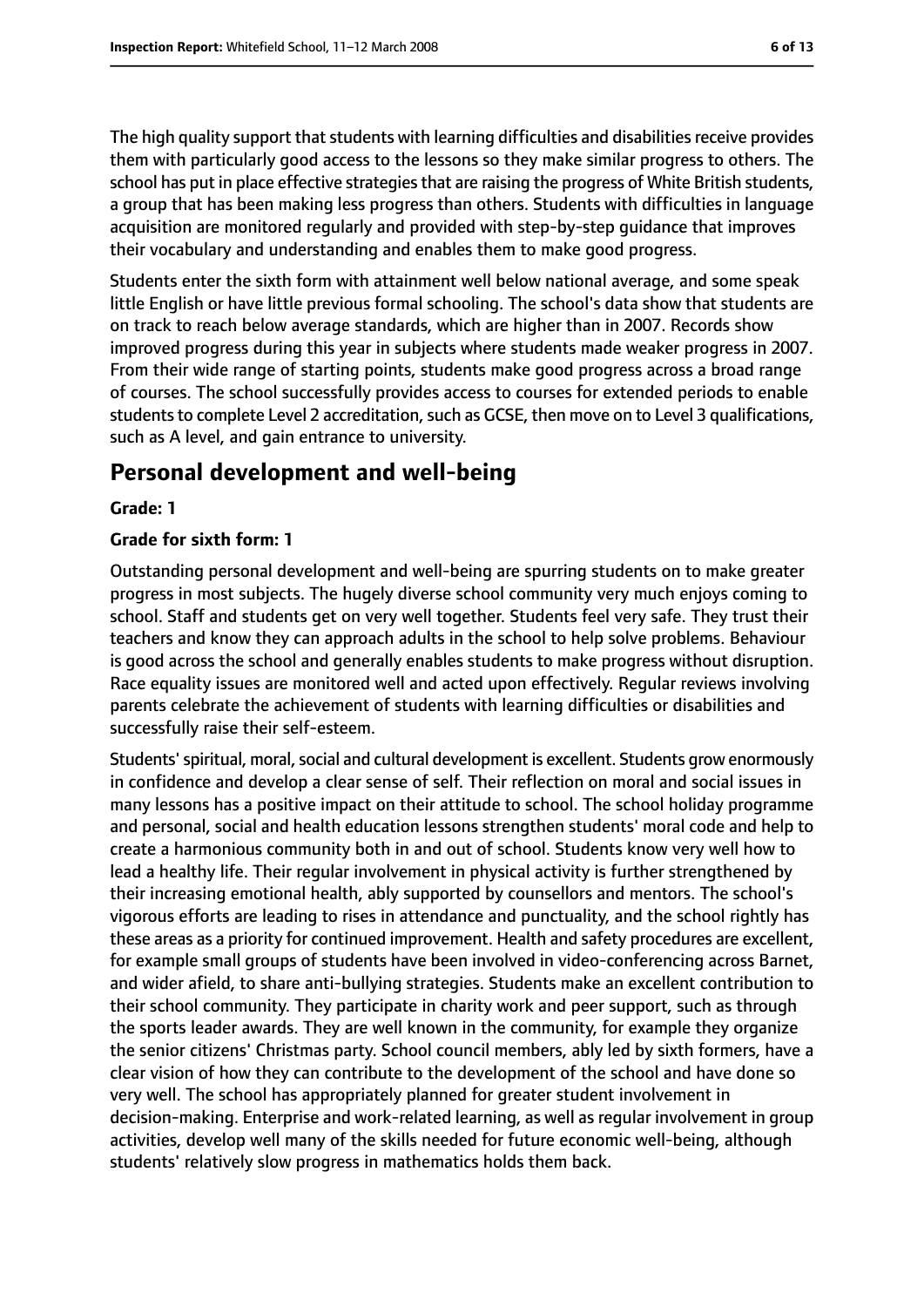# **Quality of provision**

# **Teaching and learning**

#### **Grade: 2**

#### **Grade for sixth form: 2**

The overall quality of teaching and learning is good, and inspectors saw some outstanding lessons. Learners at all levels make good progress. Students relate very well to their teachers and have good attitudes to their work. Teachers show good subject knowledge and use an effective range of teaching strategies to present their lessons in an interesting and varied way. They also take into account students' verbal and non-verbal skills in choosing appropriate activities. Good use is made of new technologies. Students especially enjoy learning where lessons are practical and they are given the opportunity to find things out for themselves.

Most lessons are well planned to provide an appropriate level of challenge for a wide range of learners. However, there are weaknesses in some areas, for example, mathematics. The assessment and monitoring of students' work is thorough, consistent and regular. Students know the levels or grades they have attained in each of their subjects and the target levels or grades they have been set. Teachers use pen portraits of class members along with other prior attainment data to inform the planning and delivery of lessons that generally meet students' needs well. This is an improvement since the last inspection. Sometimes lessons do not meet everyone's needs so effectively, for example when there is a lack of extension work for gifted and talented students. Teachers plan work and support well to meet individual needs, using regularly updated individual education plans for students with learning difficulties or disabilities and information about students' language levels. Teaching assistants are well informed and in most cases deliver effective strategies to support learning. Induction sessions for students learning English are taught well.

### **Curriculum and other activities**

#### **Grade: 1**

#### **Grade for sixth form: 1**

The curriculum is outstanding. The school is justly proud of its provision of a curriculum that is increasingly tailored to students' individual needs and aspirations as they move through the school. From Years 7 to 9, the school provides strong in-class support to help all students access a common curriculum, with additional opportunities for study outside the school day. The sports specialism provides a very wide range of activities within PE, including archery and climbing.

The Key Stage 4 curriculum offers students a broadly open choice beyond the compulsory core subjects. Students can combine the academic and the vocational. Accelerated learning occurs within PE. For example, a group of Year 11 students studies AS level sports science.

The sixth form curriculum is highly responsive to each individual student's needs. A wide range of subjects and courses is offered, and customised. Sometimes this includes a combination of GCSE, vocational and A level courses. Where needed, such as for those who join the school with little recent experience of education, longer time is provided to complete courses.

The curriculum for special groups of students is well conceived because the school works hard on gathering students' and parents' views to ensure it matches needs. Students with learning difficulties follow appropriate courses. Students at early stages of learning English are confident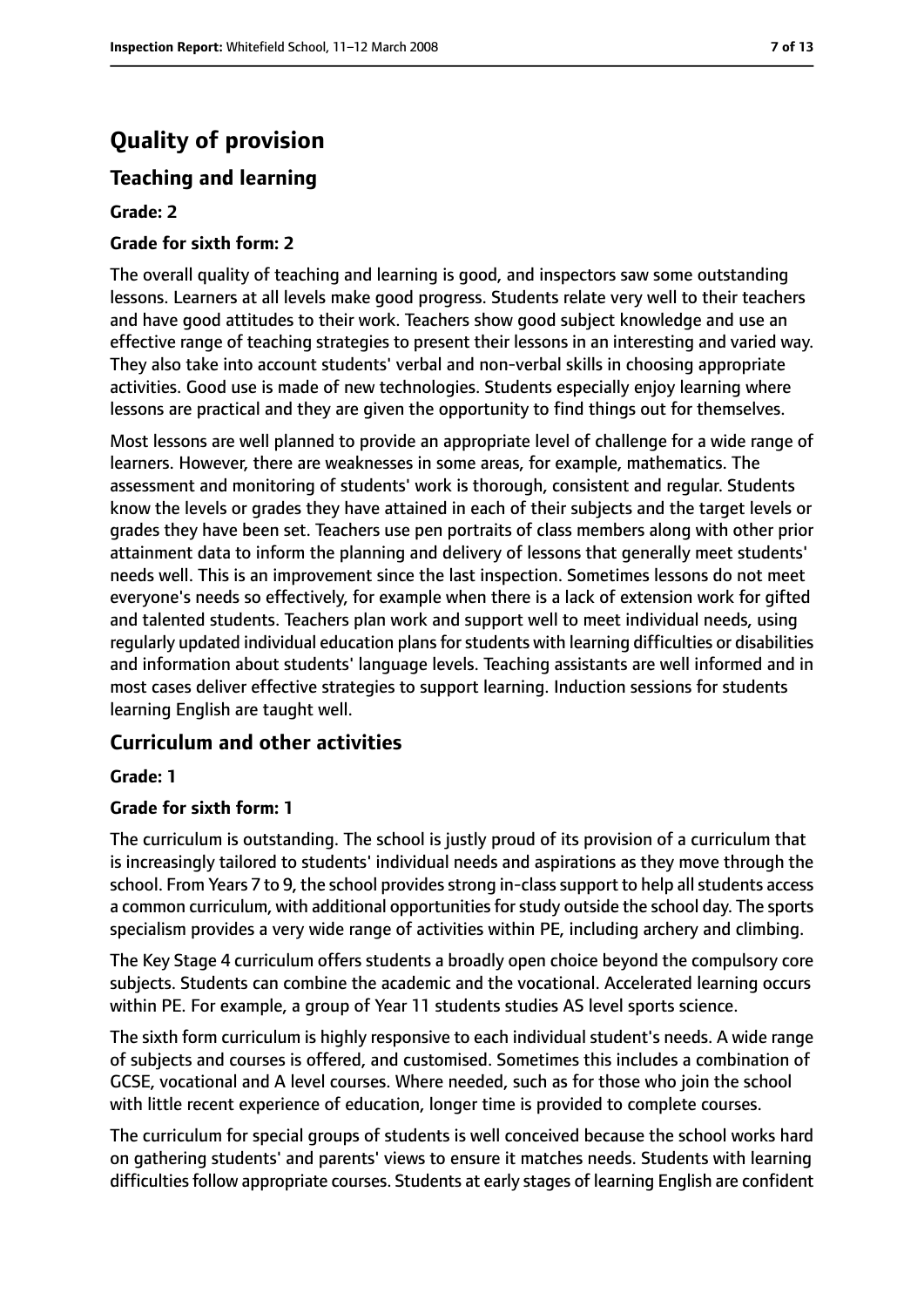learners because the school has developed an excellent induction programme to ease their transition into the school.

The enrichment opportunities are extensive and well supported, particularly in sports. The junior sports leadership programme is very popular. Academic support groups are well attended, including Saturday sessions for core subjects and food technology.

### **Care, guidance and support**

#### **Grade: 1**

#### **Grade for sixth form: 1**

The quality of care guidance and support is excellent and has an exceptional impact on students' personal development. The tight knit inclusion team support the staff in creating a safe place for learning. The school launches challenging projects such as 'Boys to Men', 'Girls to Women' and the Refugee Youth Project to give students additional life skills that develop confidence and high self esteem. The ethnic minority achievement team's excellent work with the inclusion team ensures equality of opportunity for all students, and data show these students achieving as well as their peers. Similarly, the care and mapping of support for students with learning difficulties and disabilities is very well targeted; they have well planned and monitored individual education plans that address a wide range of personal development and academic issues. Outstanding guidance for students with barriers to their learning helps them to identify the most successful pathway for their future development. Good careers advice and strong links to faith leaders in the community supplement the guidance that comes from tutors and the pastoral teams.

Safeguarding procedures are in place. The school's exceptional work with external agencies to support well-being is embedded through the many voluntary groups that contribute to the full-service extended school. The Somali Network and the Afghan Association that use the school at the weekend plus parent partnership groups and the Citizens' Advice Bureau are all part of the extensive links with the community that have such a dramatic impact on improving personal development and well-being. Students at risk are closely monitored to aid early identification of issues.

The school has an online system used by all staff for keeping track of students' attainment each half term. One of its strengths is that it enables the high number of students who join without Key Stage 2 assessment results to be set targets and tracked from the moment they join the school. It is used well to provide students and their parents with a record of their attainment, to identify those who need support and to inform staff in their evaluations. However, it does not readily enough quantify individual progress to provide insights into the relative progress of groups of students.

# **Leadership and management**

#### **Grade: 1**

#### **Grade for sixth form: 2**

Leadership and management are outstanding across the school as a whole. The headteacher has ably led the school's development and improvement to being exceptionally inclusive. All students irrespective of background or ability can achieve their potential and students' results have improved. Leadership and management of care and guidance are excellent. They are highly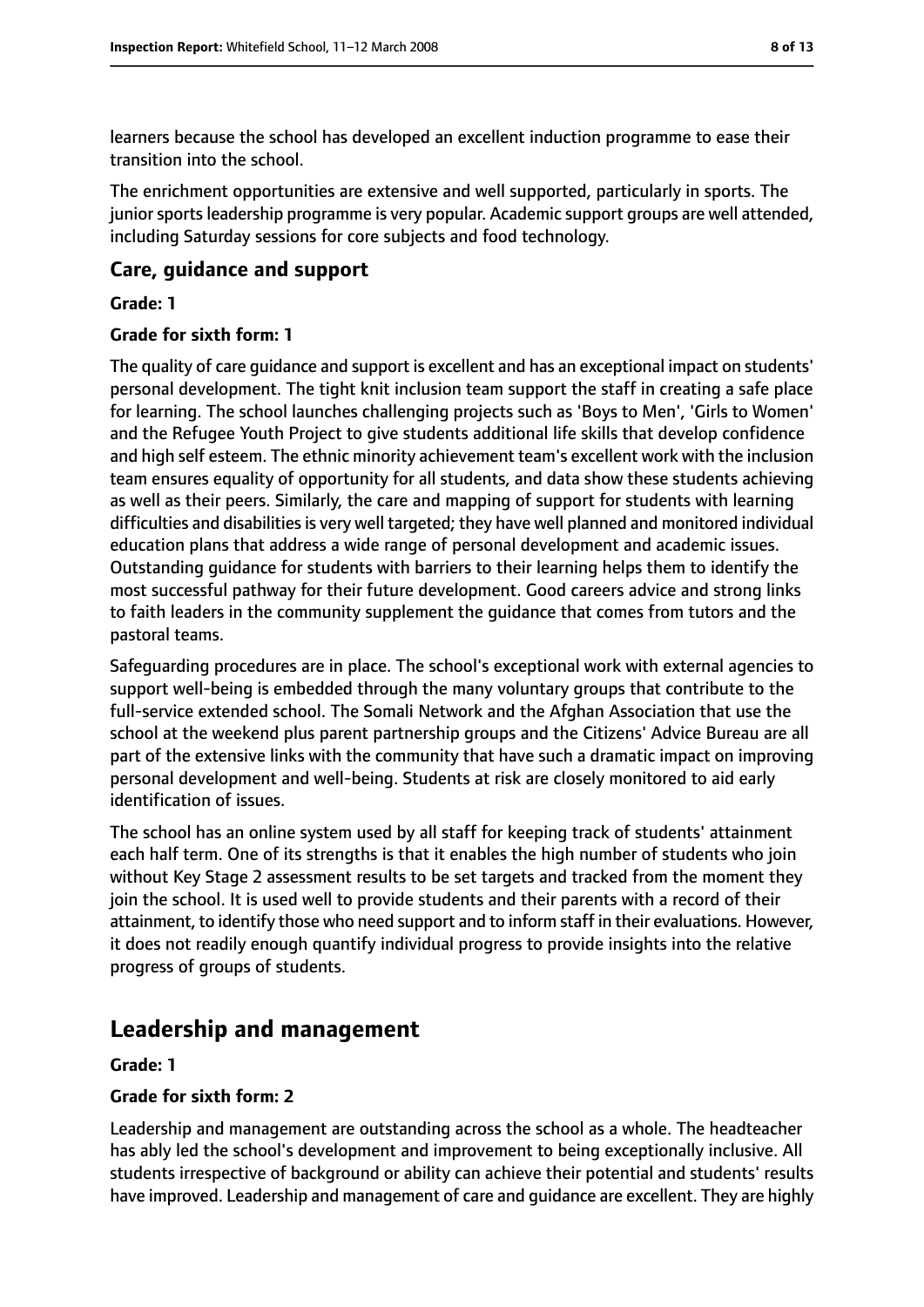effective in promoting the personal development of learners and ensuring that new approaches to enhancing independence and self-esteem are constantly sought and evaluated.

Most staff have a good understanding of the school's strengths and weaknesses; however, some evaluations are not sufficiently focused on students' progress. Senior managers and a new subject leader have made good progress in putting science on track to delivering good achievement. Other subject areas such as mathematics have yet to see the full impact on student achievement of recent changes made by senior management and subject leaders. There are good systems to monitor and enhance the quality of teaching within a culture of support and development. They have contributed to overall improvement in the quality of teaching, although there is room for greater emphasis on students' progress when evaluating lessons.

The school governing body is very supportive of the school and applies good financial controls. Governors meet with parents and students but are somewhat restricted in their ability to monitor, challenge and influence strategy by the difficulty they have in accessing documentation on the school website and their limited understanding of value added achievement measures. Only a few governors use the local authority training support.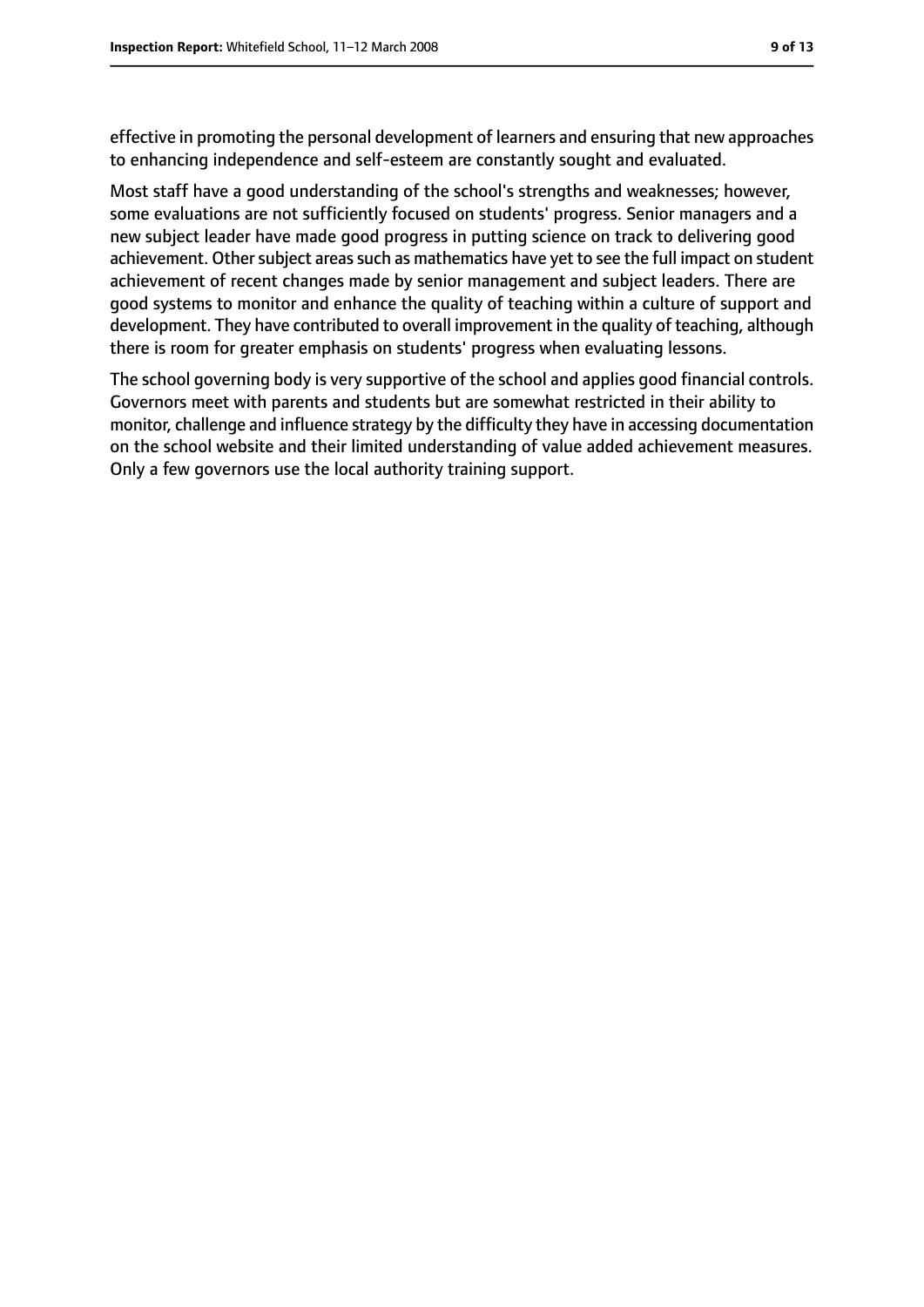**Any complaints about the inspection or the report should be made following the procedures set out in the guidance 'Complaints about school inspection', which is available from Ofsted's website: www.ofsted.gov.uk.**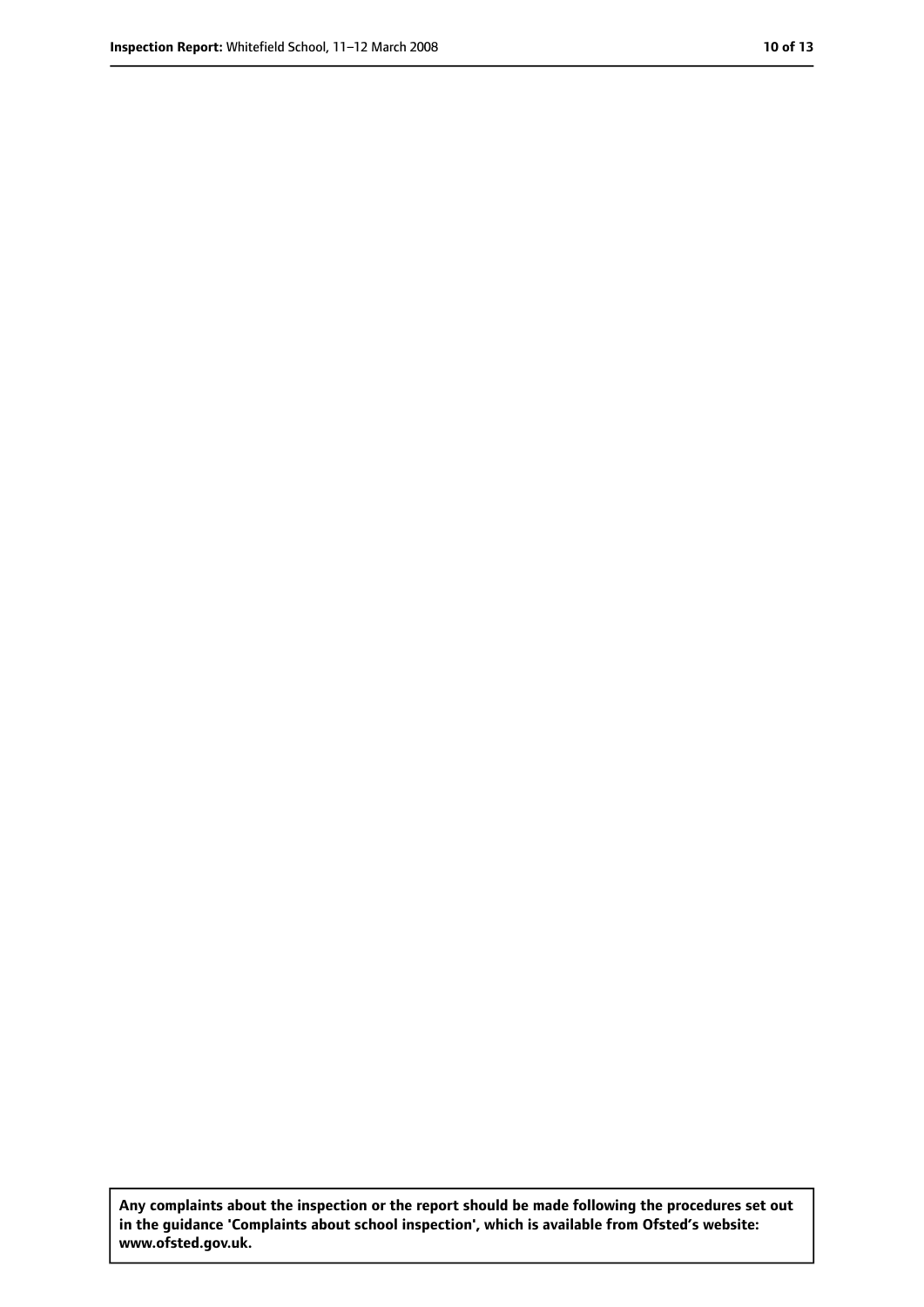#### **Annex A**

# **Inspection judgements**

| Key to judgements: grade 1 is outstanding, grade 2 good, grade 3 | <b>School</b>  | $16-19$ |
|------------------------------------------------------------------|----------------|---------|
| satisfactory, and grade 4 inadequate                             | <b>Overall</b> |         |

# **Overall effectiveness**

| How effective, efficient and inclusive is the provision of<br>education, integrated care and any extended services in meeting<br>the needs of learners? |     |     |
|---------------------------------------------------------------------------------------------------------------------------------------------------------|-----|-----|
| Effective steps have been taken to promote improvement since<br>the last inspection                                                                     | Yes | Yes |
| How well does the school work in partnership with others to<br>promote learners' well-being?                                                            |     |     |
| The capacity to make any necessary improvements                                                                                                         |     |     |

# **Achievement and standards**

| How well do learners achieve?                                                                               |  |
|-------------------------------------------------------------------------------------------------------------|--|
| The standards <sup>1</sup> reached by learners                                                              |  |
| How well learners make progress, taking account of any significant<br>variations between groups of learners |  |
| How well learners with learning difficulties and disabilities make<br>progress                              |  |

# **Personal development and well-being**

| How good is the overall personal development and<br>well-being of the learners?                                  |  |
|------------------------------------------------------------------------------------------------------------------|--|
| The extent of learners' spiritual, moral, social and cultural                                                    |  |
| development                                                                                                      |  |
| The extent to which learners adopt healthy lifestyles                                                            |  |
| The extent to which learners adopt safe practices                                                                |  |
| How well learners enjoy their education                                                                          |  |
| The attendance of learners                                                                                       |  |
| The behaviour of learners                                                                                        |  |
| The extent to which learners make a positive contribution to                                                     |  |
| the community                                                                                                    |  |
| How well learners develop workplace and other skills that will<br>contribute to their future economic well-being |  |
|                                                                                                                  |  |

# **The quality of provision**

| How effective are teaching and learning in meeting the<br>full range of the learners' needs?          |  |
|-------------------------------------------------------------------------------------------------------|--|
| How well do the curriculum and other activities meet the<br>range of needs and interests of learners? |  |
| How well are learners cared for, guided and supported?                                                |  |

 $^1$  Grade 1 - Exceptionally and consistently high; Grade 2 - Generally above average with none significantly below average; Grade 3 - Broadly average to below average; Grade 4 - Exceptionally low.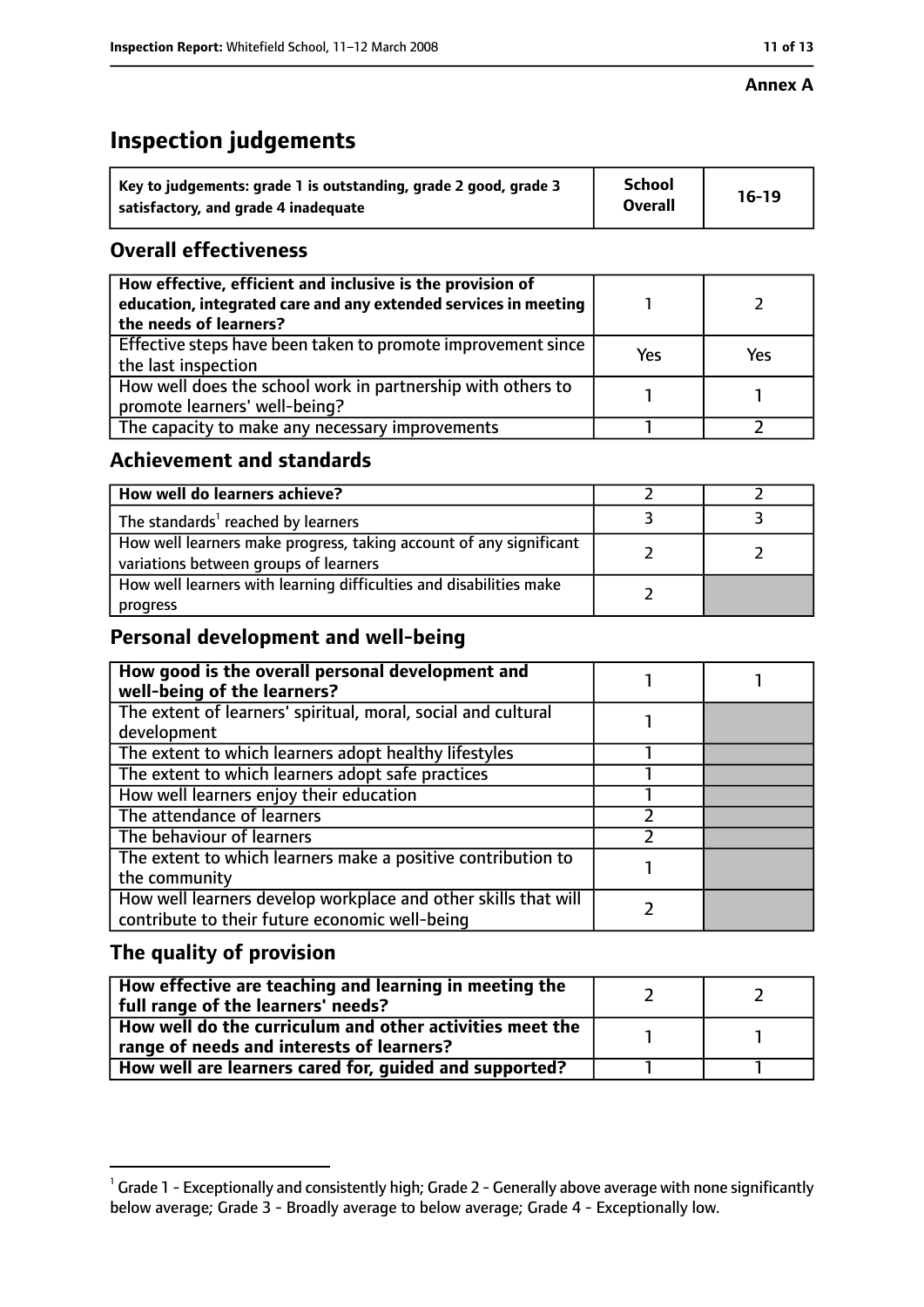#### **Annex A**

# **Leadership and management**

| How effective are leadership and management in raising                                                                                             |     |            |
|----------------------------------------------------------------------------------------------------------------------------------------------------|-----|------------|
| achievement and supporting all learners?                                                                                                           |     |            |
| How effectively leaders and managers at all levels set clear<br>direction leading to improvement and promote high quality of<br>care and education |     |            |
| How effectively leaders and managers use challenging targets<br>to raise standards                                                                 | 7   |            |
| The effectiveness of the school's self-evaluation                                                                                                  |     |            |
| How well equality of opportunity is promoted and discrimination<br>tackled so that all learners achieve as well as they can                        |     |            |
| How effectively and efficiently resources, including staff, are<br>deployed to achieve value for money                                             |     |            |
| The extent to which governors and other supervisory boards<br>discharge their responsibilities                                                     | 2   |            |
| Do procedures for safeguarding learners meet current<br>qovernment requirements?                                                                   | Yes | <b>Yes</b> |
| Does this school require special measures?                                                                                                         | No  |            |
| Does this school require a notice to improve?                                                                                                      | No  |            |